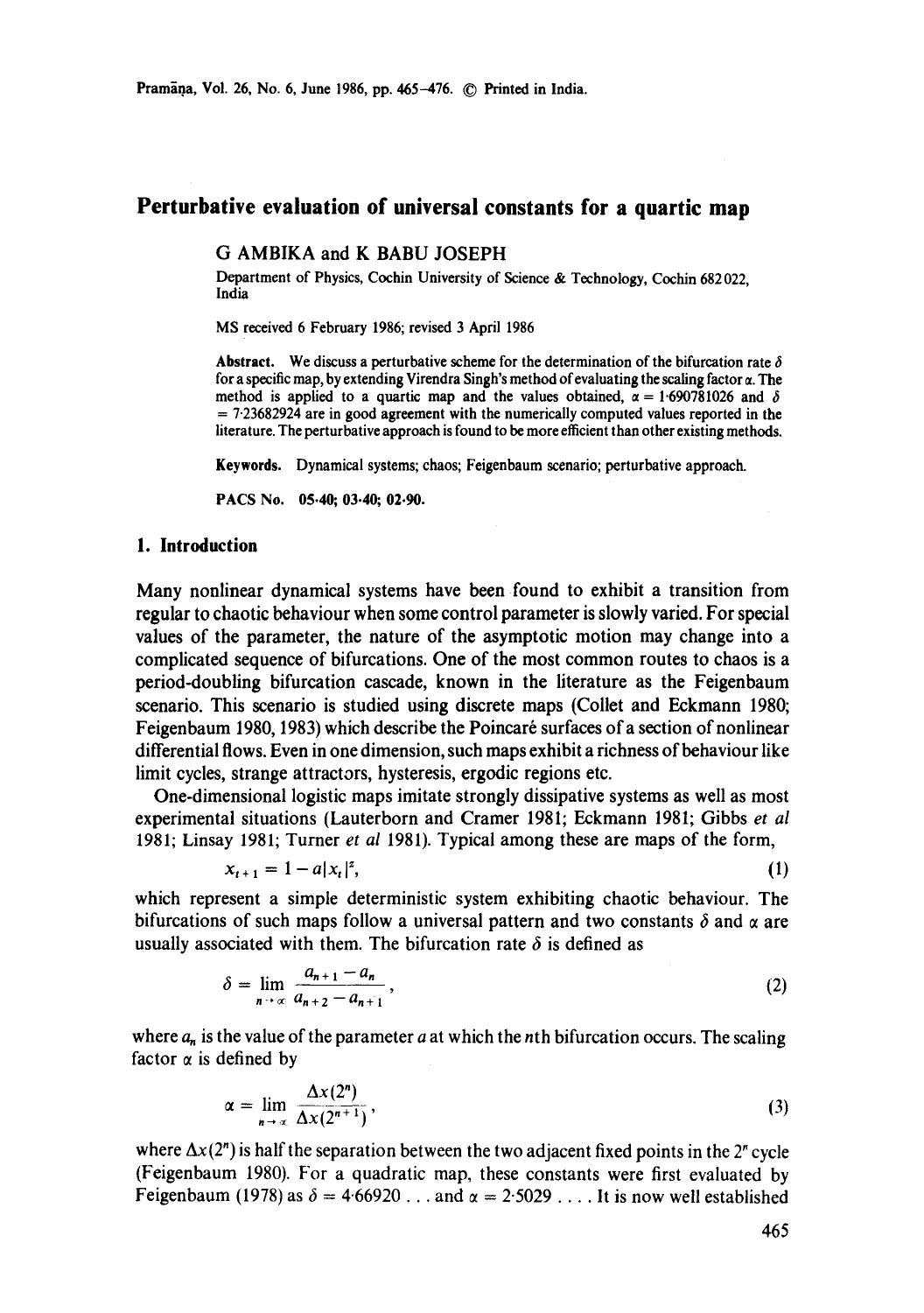that  $\delta$  and  $\alpha$  depend on the order of the local maximum, that is on the value of z (Mendes 1981; Hu and Mao 1982; Hu and Satija 1983; Hauser *et al* 1985). Hence the determination of these constants for higher order maps is a problem of current interest.

Feigenbaum (1979) and Cvitanovic and Myrheim (1983) have shown that there exists a limiting universal function  $q(x)$  that satisfies the equations

$$
g(g(x/\alpha)) + \frac{1}{\alpha} g(x) = 0; \quad g(0) = 1,
$$
 (4)

and

$$
-\alpha[g'(g(x/\alpha))h(x/\alpha)+h(g(x/\alpha))] = \delta h(x). \tag{5}
$$

These functional renormalization group equations are most suited for an analytic determination of  $\delta$  and  $\alpha$ .

There have been many analytic and numerical attempts to evaluate these constants. Among the analytic approaches we mention the renormalization schemes (Derrida *et al*  1979; Helleman 1980; Hauser *et al* 1985; Hu and Mao 1985). Recently Virendra Singh (1985) has developed a perturbative expansion scheme for evaluating  $\alpha$  in which he used (4) directly and applied it to a quadratic map. The agreement with the numerical value (Feigenbaum 1978) is excellent. In this paper we extend his method to enable an analytic determination of  $\delta$  also and specifically evaluate the  $\delta$  and  $\alpha$  values for a quartic map. From the results obtained, we come to the conclusion that the perturbative expansion method yields comparatively more accurate results with less computational effort.

This paper is organised as follows. A resume of the perturbative approach to the calculation of the constant  $\alpha$  is presented in §2. In §3, we discuss an extension of this method to the determination of  $\delta$  for maps (1) with arbitrary z. Details of a computation of  $\delta$  and  $\alpha$  for a quartic map are given in §4 and our comments on the power of the perturbative method are offered in  $§5$ .

## 2. Resumé of perturbative expansion method

In this section, we summarize the essentials of the perturbative scheme for the evaluation of  $\alpha$  (Virendra Singh 1985).

Equation (4) can be rewritten as

$$
g(\alpha x) + \alpha g(g(x)) = 0 \tag{6}
$$

with the normalization  $g(0) = 1$ .

The function  $g(x)$  is expanded as a power series in  $|x|^2$  as

$$
g(x) = 1 + p(x); \tag{7}
$$

$$
\quad \text{where} \quad
$$

$$
p(x) = \sum_{n=1}^{\infty} p_n |x|^{nz}.
$$
 (8)

Let

$$
p(\alpha x) = \sum_{n=1}^{\infty} C_n [p(x)]^n.
$$
 (9)

Inserting (7) and (9) into (6) we get

$$
1 + \sum_{n=1}^{\infty} C_n [p(x)]^n + \alpha g(1 + p(x)) = 0.
$$
 (10)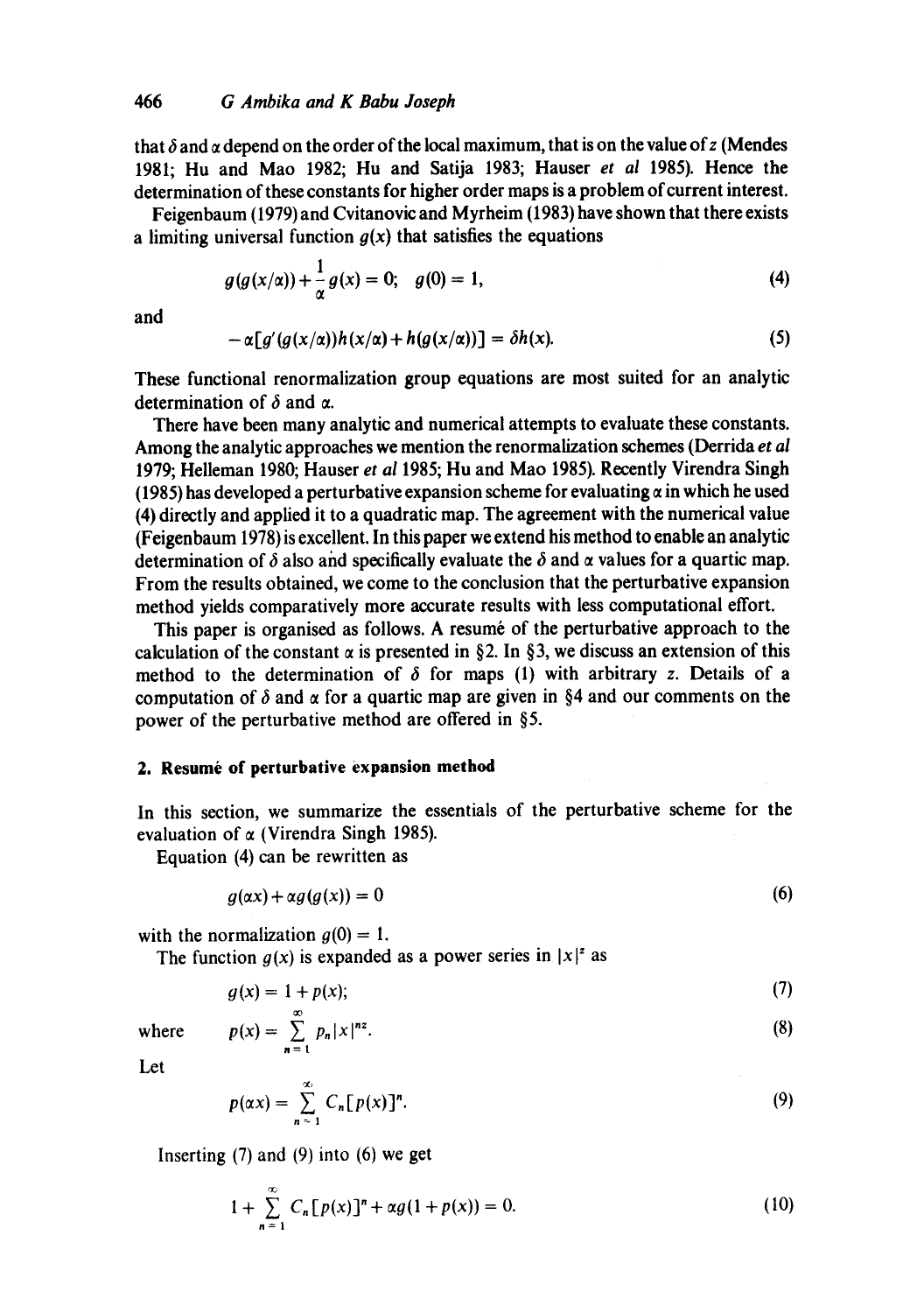Equating coefficients of various powers of  $p(x)$  to zero, we get

$$
1 + \alpha g(1) = 0,\tag{11}
$$

and

$$
n! C_n + \alpha f^{(n)}(1) = 0, \quad (n = 1, 2, 3 \ldots), \tag{12}
$$

where 
$$
f^{(l)}(1) = \sum_{r=1}^{\infty} \frac{(rz)!}{l!(rz-l)!} p_r; \quad (l = 1, 2, 3 \ldots),
$$
 (13)

and

$$
f(1) = 1 + \sum_{r=1}^{\infty} p_r.
$$
 (14)

Expanding both sides of (10) in powers of  $|x|^2$  and equating the coefficients

$$
p_n|\alpha|^{nz} = \sum_{l,m_1,m_2\cdots m_l\geq 1} C_l p_{m_1} p_{m_2} \cdots p_{ml} \delta_{m_1+m_2+\cdots+m_l,n}.
$$
 (15)

Further, the coefficients  $S_n$  are defined as

$$
p_n \alpha^n = S_n |\alpha|^2 \qquad (n = 1, 2, 3 \cdots), \qquad (16)
$$

where  $z$  is an even integer. We arrive at the following set of equations, combining (11), (13), (14), (15) and (16).

$$
\frac{1}{\alpha} + 1 + |\alpha|^z \sum_{r=1}^{\infty} \frac{S_r}{\alpha^r} = 0,
$$
\n(17)

$$
\frac{1}{z} + \sum_{r \ge 1}^{\infty} \frac{rS_r}{\alpha^{r-1}} = 0
$$
 (for  $n = 1$ ), (18)

and 
$$
S_n \left[ 1 - \frac{1}{|\alpha|^{z(n-1)}} \right] + \sum_{l \geq 2}^n \sum_{r \geq 1}^{\infty} {r \choose l} \frac{S_r}{\alpha^{r-1}} \times \sum_{m_1 \geq 1, m_2 \geq 1 \cdots m_l \geq 1} \frac{S_{m_1} S_{m_2} S_{m_3} \cdots S_{m_l} \delta_{m_1 + m_2 + \cdots m_l, n}}{|\alpha|^{z(n-l)}} = 0.
$$
 (19)

(for  $n = 2, 3, 4...$ )

For solving the above system of coupled nonlinear equations, the coefficients  $S_n$  are expanded in inverse powers of  $\alpha$ ;

$$
S_n(\alpha) = \sum_{m=0}^{\infty} \frac{S_{nm}}{\alpha^m} \,. \tag{20}
$$

Substituting this in (18) and (19) and equating coefficients of powers of  $1/\alpha$  to zero; one can solve successively for the expansion coefficients  $S_{nm}$ . Then (17) gives  $\alpha$  and (7) can be used to compute the function  $g(x)$ .

## **3. Evaluation of 6**

The perturbation method summarized in the preceding section can be direc :ly extended to a determination of the constant  $\delta$ . This consists in expanding the function  $h(x)$  also as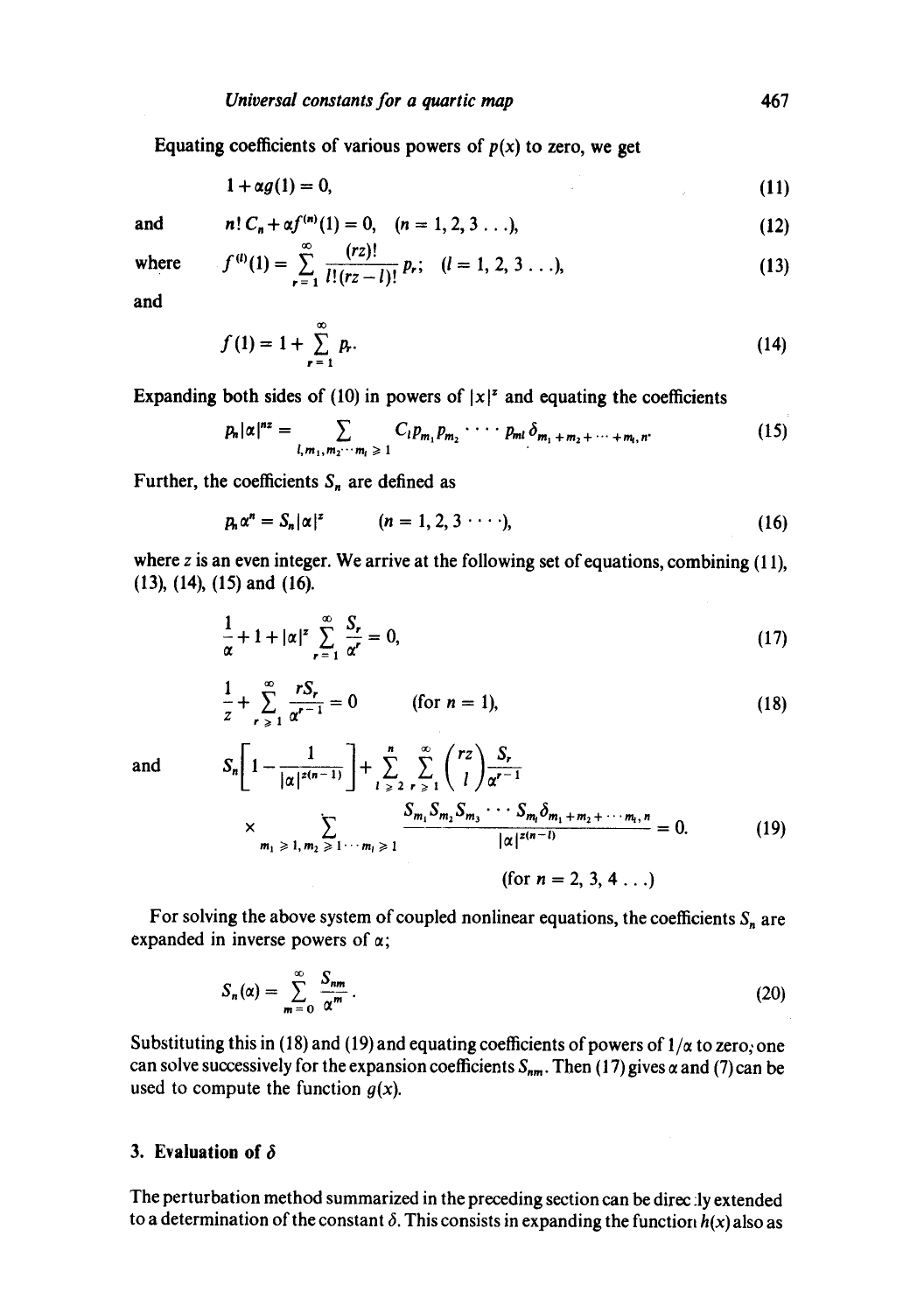# 468 *G Ambika and K Babu Joseph*

a series in  $|x|^2$ . Accordingly we write  $h(x)$  in the form,

$$
h(x) = h_0 \left[ 1 + \sum_{n=1}^{\infty} h_n |x|^{nz} \right],
$$
 (21)

where  $h_0$  is a normalization factor. From (7)

$$
g'(x) = \sum_{n=1}^{\infty} n z \, p_n |x|^{n-1}, \tag{22}
$$

where z is an even integer.

$$
g'(g(x))h(x) = \sum_{n=1}^{\infty} n z p_n |g(x)|^{n^2-1} h_0 \left[ 1 + \sum_{m=1}^{\infty} h_m |x|^{m^2} \right].
$$
 (23)

Similarly,

$$
h(g(x)) = h_0 \left[ 1 + \sum_{m=1}^{\infty} h_m |g(x)|^{m^2} \right].
$$
 (24)

Substituting (23) and (24) in (5)

$$
-\alpha \bigg[h_0 \left\{1 + \sum_{m=1}^{\infty} h_m |g(x)|^{mz}\right\} + \sum_{n=1}^{\infty} n z p_n |g(x)|^{nz-1} h_0 \left\{1 + \sum_{m=1}^{\infty} h_m |x|^{mz}\right\}\bigg]
$$
  
=  $\delta h_0 \bigg[1 + \sum_{m=1}^{\infty} h_m |\alpha|^{mz} |x|^{mz}\bigg].$  (25)

Equating the coefficients of  $|x|^{nz}$  on both sides of (25) we get a set of equations. Introducing the coefficients  $S_n$  as defined in (16) these equations are

$$
-\alpha \left[ 1 + \sum_{r \geq 1}^{\infty} h_r + |\alpha|^2 \sum_{r \geq 1}^{\infty} \frac{r \cdot 2S_r}{\alpha^r} \right] = \delta,
$$
\n
$$
-\alpha \left[ \sum_{r \geq 1}^{\infty} {r \choose 1} h_r \frac{S_1}{\alpha} + \sum_{r \geq 1}^{\infty} 2 {r \choose 2} \frac{|\alpha|^{z-1} S_r S_1}{\alpha^r} + h_1 \sum_{r \geq 1}^{\infty} {r \choose 1} \frac{S_r}{\alpha^r} \right] = \delta h_1, \quad \text{(for } n = 1)
$$
\n(27)

and

$$
\begin{aligned}\n&\cdot \alpha \Bigg[ \sum_{l \geq 1}^{n} \sum_{r \geq 1}^{\alpha} \left\{ \binom{rz}{l} \frac{h_r}{\alpha^n} + (l+1) \binom{rz}{l+1} \frac{S_r}{\alpha^{n-2+r}} \right\} \\
&\times \Bigg] &\times \Bigg[ \sum_{m_1 \geq 1, \quad m_2 \geq 1, \quad \cdots \, m_l \geq 1} \frac{S_{m_1} S_{m_2} \cdots S_{m_l}}{\alpha^{z(n-l)}} \delta_{m_1 + m_2 + \cdots m_l, n} \\
&+ \sum_{n' \geq 1} \sum_{l \geq 1}^{\alpha-1} \sum_{r \geq 1}^{\alpha} \left\{ h_r (l+1) \binom{rz}{l+1} \frac{S_r}{\alpha^{n-n'-2+r}} \right\} \\
&\times \sum_{m_1 \geq 1, \quad m_2 \geq 1, \quad \cdots \, m_l \geq 1} \frac{S_{m_1} S_{m_2} \cdots S_{m_l}}{\alpha^{z(n-l)}} \delta_{m_1 + m_2 + \cdots m_l, n'} \\
&+ h_n \sum_{r \geq 1}^{\alpha} \frac{rzS_r}{\alpha^{r+(n-1)z}} \Bigg] = \delta h_n. \n\end{aligned} \tag{28}
$$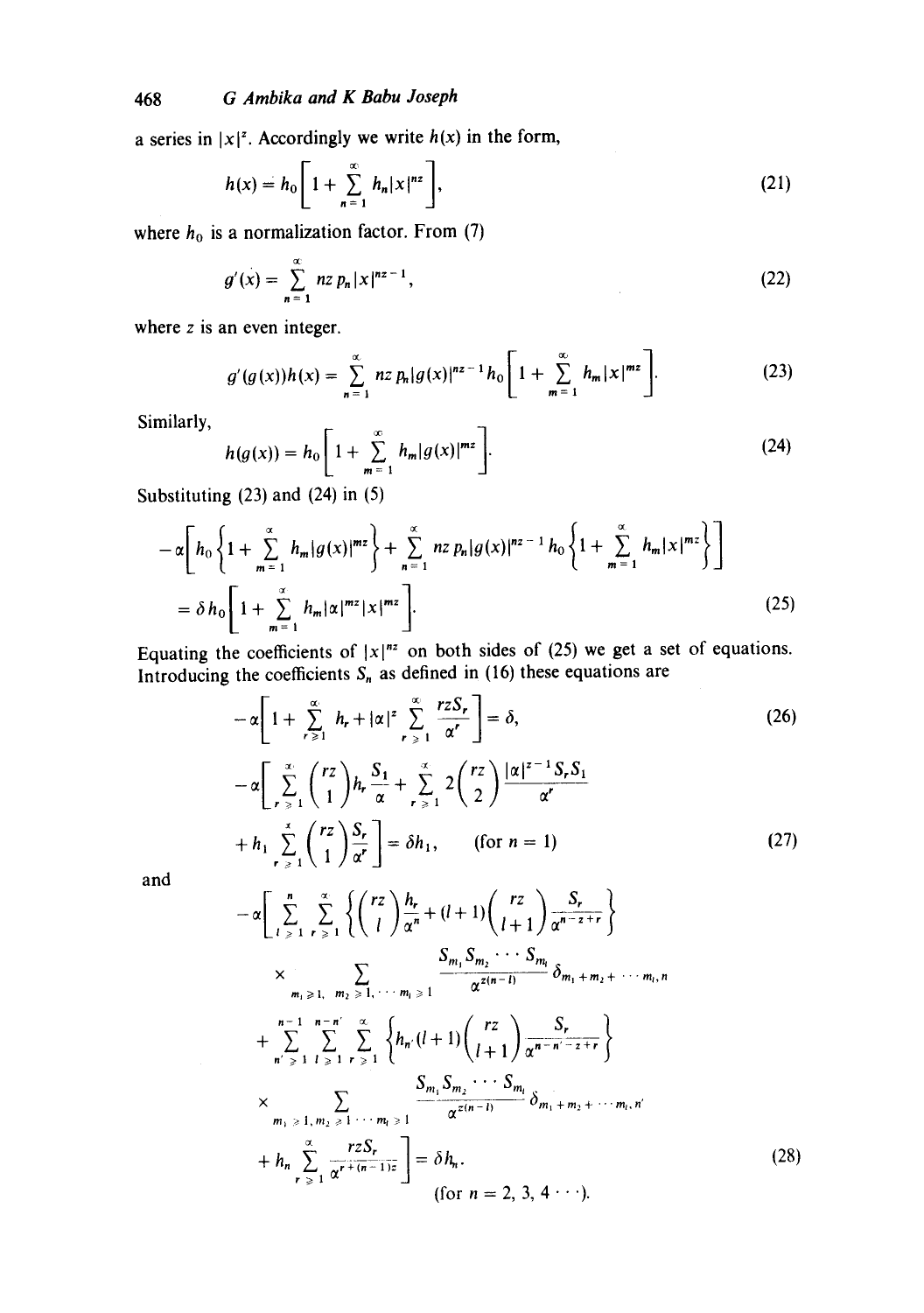These equations can be solved for  $\delta$  and the coefficients  $h_n$ . Since  $\delta$  multiplies  $h_n$ , it is convenient to write the above system of equations in matrix form,

$$
[A][h] = \delta[h],\tag{29}
$$

where  $[h]$  is a column matrix defined by

$$
[h] = \begin{pmatrix} 1 \\ h_1 \\ h_2 \\ \vdots \end{pmatrix}.
$$

The elements of [A] are obtained from (26) to (28). Then  $\delta$  is the largest real eigenvalue of *[A],* which is incidentally the only eigenvalue greater than one in the case we have studied. The other eigenvalues are apparently irrelevant in the present context (Chang and McCown 1985; Hu 1982).

In actual practice, one cannot include all the infinite number of coefficients in S, and  $h_r$ . So the series has to be truncated. We use the following algorithm for this. The series in S, is truncated by retaining all terms containing a definite power of  $1/\alpha$ . This procedure should be consistent with truncation employed in evaluating  $\alpha$ . Then the maximum number of coefficients  $h_r$ , that can be retained after the truncation in  $S_r$ , are included in the calculation. Such a systematic procedure is found to give better values for  $\alpha$  and  $\delta$  in successive approximations, as pointed out at the end of the paper.

### **4. Computation of**  $\alpha$  **and**  $\delta$  **for a quartic map**

 $\overline{a}$ 

 $\sim$ 

We use the expansion (20) in (18) and (19) and equate the coefficients of equal powers of  $1/\alpha$ , to arrive at the following sets of equations:

$$
S_{10} = -1/z;
$$
  
\n
$$
S_{11} + 2S_{20} = 0;
$$
  
\n
$$
S_{12} + 2S_{21} + 3S_{30} = 0;
$$
  
\n
$$
S_{13} + 2S_{22} + 3S_{31} + 4S_{40} = 0;
$$
  
\n
$$
S_{14} + 2S_{23} + 3S_{32} + 4S_{41} + 5S_{50} = 0;
$$
  
\n
$$
S_{15} + 2S_{24} + 3S_{33} + 4S_{42} + 5S_{51} + 6S_{60} = 0;
$$
  
\n
$$
S_{16} + 2S_{25} + 3S_{34} + 4S_{43} + 5S_{52} + 6S_{61} + 7S_{70} = 0...
$$
  
\n(for  $n = 1$ )

$$
S_{20} + \frac{z(z-1)}{2!} S_{10}^3 = 0;
$$
  
\n
$$
S_{21} + \frac{z(z-1)}{2!} 3S_{10}^2 S_{11} + \frac{2z(2z-1)}{2!} S_{20} S_{10}^2 = 0;
$$
  
\n
$$
S_{22} + \frac{z(z-1)}{2!} (3S_{10}^2 S_{12} + 3S_{10} S_{11}^2) + \frac{2z(2z-1)}{2!}
$$
  
\n
$$
\times (S_{10}^2 S_{21} + 2S_{20} S_{11} S_{10}) + \frac{3z(3z-1)}{2!} S_{30} S_{10}^2 = 0;
$$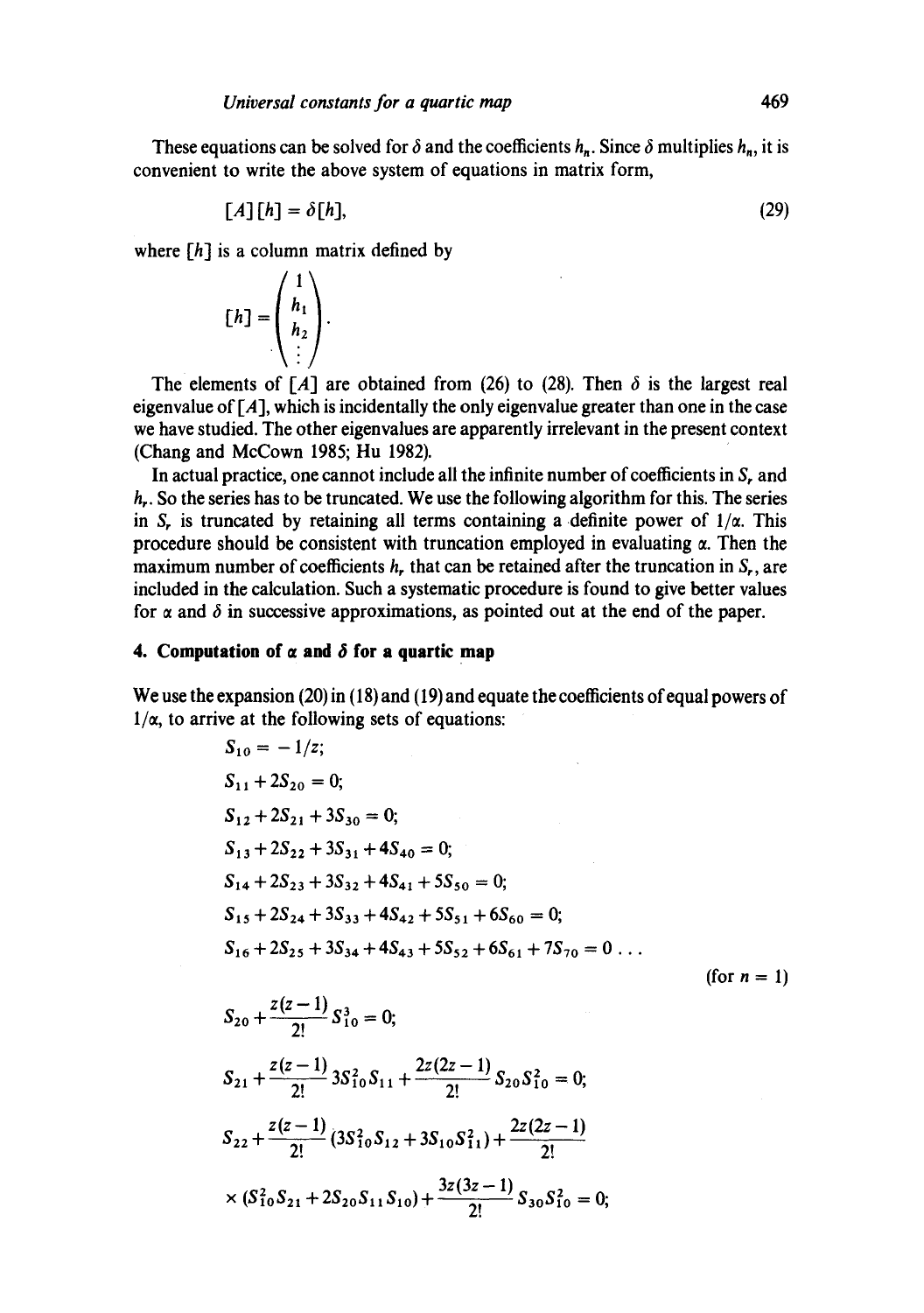$$
S_{23} + \frac{z(z-1)}{2!} (3S_{10}^{2}S_{13} + 6S_{10}S_{11}S_{12} + S_{11}^{3}) + \frac{2z(2z-1)}{2!}
$$
  
\n
$$
\times (2S_{20}S_{10}S_{12} + S_{20}S_{11}^{2} + 2S_{21}S_{10}S_{11} + S_{22}S_{10}^{2})
$$
  
\n
$$
+ \frac{3z(3z-1)}{2!} (S_{10}^{2}S_{31} + 2S_{30}S_{10}S_{11}) + \frac{4z(4z-1)}{2!} S_{40}S_{10}^{2} = 0;
$$
  
\n
$$
S_{24} - S_{20} + \frac{z(z-1)}{2!} (3S_{10}^{2}S_{14} + 6S_{10}S_{11}S_{13} + 3S_{10}S_{12}^{2} + 3S_{11}^{2}S_{12})
$$
  
\n
$$
+ \frac{2z(2z-1)}{2!} (2S_{20}S_{10}S_{13} + 2S_{20}S_{11}S_{12} + 2S_{21}S_{10}S_{12} + S_{21}S_{11}^{2}
$$
  
\n
$$
+ 2S_{22}S_{10}S_{11} + S_{23}S_{10}^{2}) + \frac{3z(3z-1)}{2!} (2S_{31}S_{10}S_{11} + S_{30}S_{11}^{2}
$$
  
\n
$$
+ S_{32}S_{10}^{2} + 2S_{30}S_{10}S_{12}) + \frac{4z(4z-1)}{2!} (2S_{40}S_{10}S_{11} + S_{41}S_{10}^{2})
$$
  
\n
$$
+ \frac{5z(5z-1)}{2!} S_{50}S_{10}^{2} = 0;
$$
  
\n
$$
S_{25} - S_{21} + \frac{z(z-1)}{2!} (3S_{10}^{2}S_{15} + 6S_{10}S_{11}S_{14} + 3S_{11}^{2}S_{11}S_{13} + 6S_{1
$$

$$
S_{30} + \frac{z(z-1)(z-2)}{3!} S_{10}^4 = 0;
$$
  
\n
$$
S_{31} + \frac{z(z-1)(z-2)}{3!} 4S_{10}^3 S_{11} + \frac{2z(2z-1)(2z-2)}{3!} S_{20} S_{10}^3 = 0;
$$
  
\n
$$
S_{32} + \frac{z(z-1)(z-2)}{3!} (4S_{10}^3 S_{12} + 6S_{10}^2 S_{11}^2) + \frac{2z(2z-1)(2z-2)}{3!} S_{30} S_{10}^3 = 0;
$$
  
\n
$$
\times (3S_{20} S_{10}^2 S_{11} + S_{21} S_{10}^3) + \frac{3z(3z-1)(3z-2)}{3!} S_{30} S_{10}^3 = 0;
$$

 $2)$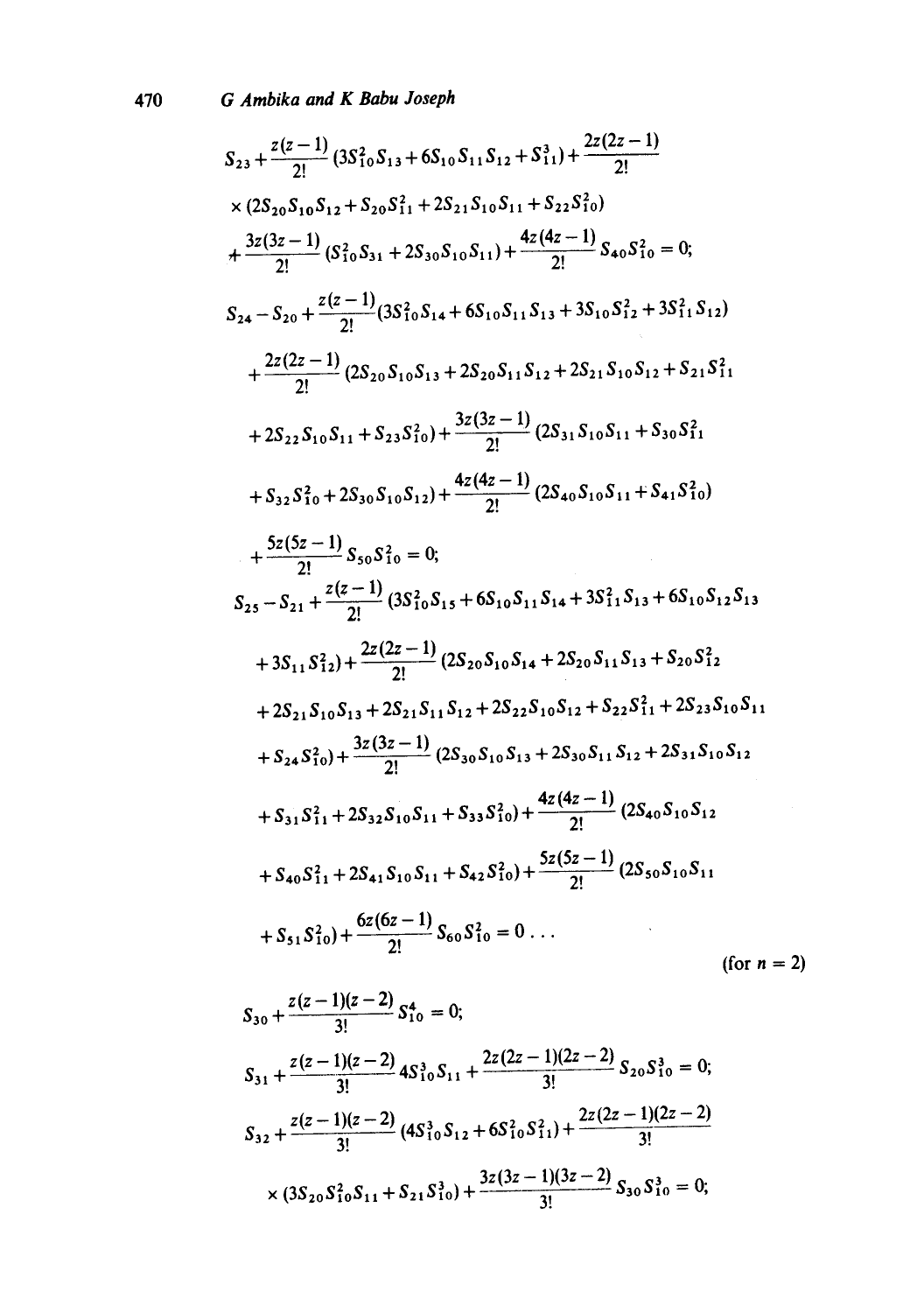$$
S_{33} + \frac{z(z-1)(z-2)}{3!} (4S_{10}^{3}S_{13} + 12S_{10}^{2}S_{11}S_{12} + 4S_{10}S_{11}^{3})
$$
  
+ 
$$
\frac{2z(2z-1)(2z-2)}{3!} (3S_{20}S_{10}^{2}S_{12} + 3S_{20}S_{10}S_{11}^{2} + 3S_{21}S_{10}^{2}S_{11}
$$
  
+ 
$$
S_{22}S_{10}^{3}) + \frac{3z(3z-1)(3z-2)}{3!} (S_{31}S_{10}^{3} + 3S_{30}S_{10}^{2}S_{11})
$$
  
+ 
$$
\frac{4z(4z-1)(4z-2)}{3!} S_{40}S_{10}^{3} = 0;
$$
  

$$
S_{34} + \frac{z(z-1)(z-2)}{3!} (4S_{10}^{3}S_{14} + 12S_{10}^{2}S_{11}S_{13} + 12S_{10}S_{11}^{2}S_{12}
$$
  
+ 
$$
6S_{10}^{2}S_{12}^{2} + S_{11}^{4}) + \frac{2z(2z-1)(2z-2)}{3!} (3S_{20}S_{10}^{2}S_{13}
$$
  
+ 
$$
6S_{20}S_{10}S_{11}S_{12} + S_{20}S_{11}^{3} + 3S_{21}S_{10}^{2}S_{12} + 3S_{21}S_{10}S_{11}^{2}
$$
  
+ 
$$
3S_{22}S_{10}^{2}S_{11} + S_{23}S_{10}^{3}) + \frac{3z(3z-1)(3z-2)}{3!} (3S_{30}S_{10}^{2}S_{12}
$$
  
+ 
$$
3S_{30}S_{10}S_{11}^{2} + 3S_{31}S_{10}^{2}S_{11} + S_{30}S_{10}^{3}) + \frac{4z(4z-1)(4z-2)}{3!}
$$
  

$$
\times (3S_{40}S_{10}^{2}S_{11} + S_{41}S_{10}^{3
$$

$$
S_{40} + \frac{z(z-1)(z-2)(z-3)}{4!} S_{10}^{5} = 0;
$$
  
\n
$$
S_{41} + \frac{z(z-1)(z-2)(z-3)}{4!} S_{10}^{4} S_{11} + \frac{2z(2z-1)(2z-2)(2z-3)}{4!} S_{20} S_{10}^{4} = 0;
$$
  
\n
$$
S_{42} + \frac{z(z-1)(z-2)(z-3)}{4!} (5S_{10}^{4} S_{12} + 10S_{10}^{3} S_{11}^{2})
$$
  
\n
$$
+ \frac{2z(2z-1)(2z-2)(2z-3)}{4!} (4S_{20} S_{10}^{3} S_{11} + S_{21} S_{10}^{4})
$$
  
\n
$$
+ \frac{3z(3z-1)(3z-2)(3z-3)}{4!} S_{30} S_{10}^{4} = 0;
$$
  
\n
$$
S_{43} + \frac{z(z-1)(z-2)(z-3)}{4!} (5S_{10}^{4} S_{13} + 20S_{10}^{3} S_{11} S_{12} + 10S_{10}^{2} S_{11}^{3})
$$
  
\n
$$
+ \frac{2z(2z-1)(2z-2)(2z-3)}{4!} (4S_{20} S_{10}^{3} S_{12} + 6S_{20} S_{10}^{2} S_{11}^{2} + 4S_{21} S_{10}^{3} S_{11}
$$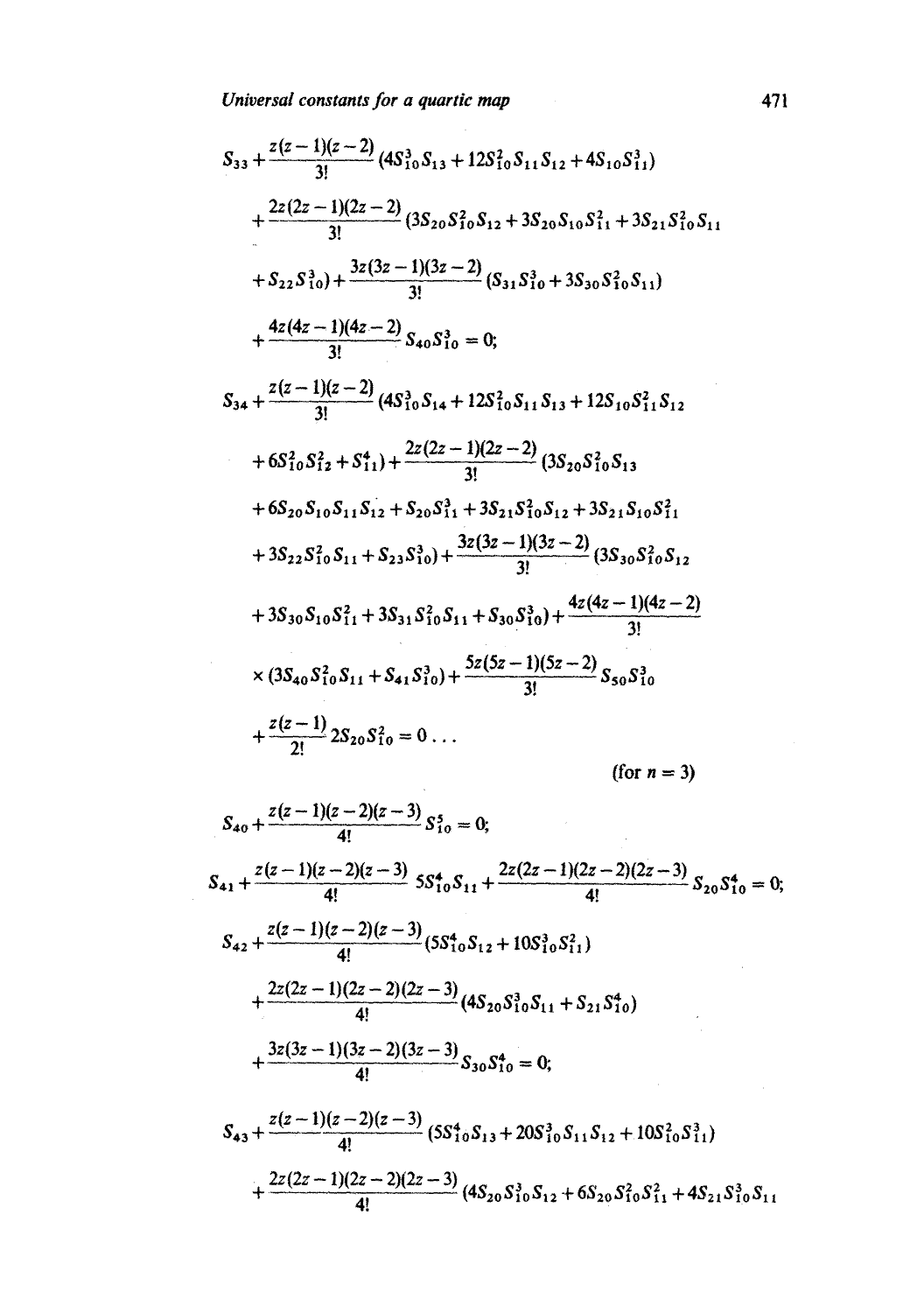$$
+ S_{22}S_{10}^{4}) + \frac{3z(3z-1)(3z-2)(3z-3)}{4!} (4S_{30}S_{10}^{3}S_{11} + S_{31}S_{10}^{4})
$$
  
+ 
$$
\frac{4z(4z-1)(4z-2)(4z-3)}{4!} S_{40}S_{10}^{4} = 0 ...
$$
  
(for n = 4)  

$$
S_{50} = 0;
$$
  

$$
S_{51} + \frac{2z(2z-1)(2z-2)(2z-3)(2z-4)}{5!} S_{20}S_{10}^{5} = 0;
$$
  

$$
S_{52} + \frac{2z(2z-1)(2z-2)(2z-3)(2z-4)}{5!} (5S_{10}^{4}S_{11}S_{20} + S_{21}S_{10}^{5})
$$
  
+ 
$$
\frac{3z(3z-1)(3z-2)(3z-3)(3z-4)}{5!} S_{30}S_{10}^{5} = 0 ...
$$
  
(for n = 5)  

$$
S_{60} = 0;
$$
  

$$
S_{61} + \frac{2z(2z-1)(2z-2)(2z-3)(2z-4)(2z-5)}{6!} S_{20}S_{10}^{6} = 0 ...
$$
  
(for n = 6)

and

$$
S_{70} = 0 \ldots \qquad \qquad \text{(for } n = 7) \qquad \qquad \text{(31)}
$$

For  $z = 4$ , these equations are consistently solved to yield the following coefficients,

$$
S_{10} = -1/4; S_{11} = -3/4^2; S_{12} = -3/4^3; S_{13} = -1/4^4; S_{14} = 0
$$
  
\n
$$
S_{15} = -3/4^2; S_{16} = 489/4^7 \dots
$$
  
\n
$$
S_{20} = 6/4^3; S_{21} = 3/4^3; S_{22} = -54/4^5; S_{23} = -30/4^4;
$$
  
\n
$$
S_{24} = -1494/4^7; S_{25} = -12030/4^8 \dots
$$
  
\n
$$
S_{30} = -1/4^3; S_{31} = 9/4^4; S_{32} = 110/4^5; S_{33} = 190/4^5;
$$
  
\n
$$
S_{34} = 3938/4^7 \dots
$$
  
\n
$$
S_{40} = 1/4^5; S_{41} = -90/4^6; S_{42} = -870/4^7; S_{43} = -1755/4^7 \dots
$$
  
\n
$$
S_{50} = 0; S_{51} = 21/4^6; S_{52} = 159/4^7 \dots
$$
  
\n
$$
S_{60} = 0; S_{61} = -42/4^8 \dots
$$
  
\n
$$
S_{70} = 0.
$$
  
\n(32)

Equation (17) can be written in the form

$$
\frac{1}{\alpha} + 1 + \alpha^3 \sum_{r=0}^{\infty} \left[ \frac{S_{1r}}{\alpha^r} + \frac{S_{2r}}{\alpha^{r+1}} + \frac{S_{3r}}{\alpha^{r+2}} + \frac{S_{4r}}{\alpha^{r+3}} + \frac{S_{5r}}{\alpha^{r+4}} + \dots \right] = 0.
$$
 (33)

Substituting for the coefficients in (33) and retaining terms upto  $1/\alpha^2$ , we get

$$
\alpha^5 + 0.375 \alpha^4 + 0.0625 \alpha^3 - 3.91796875 \alpha^2 - 3.873046875 \alpha
$$
  
+ 0.564453125 = 0. (34)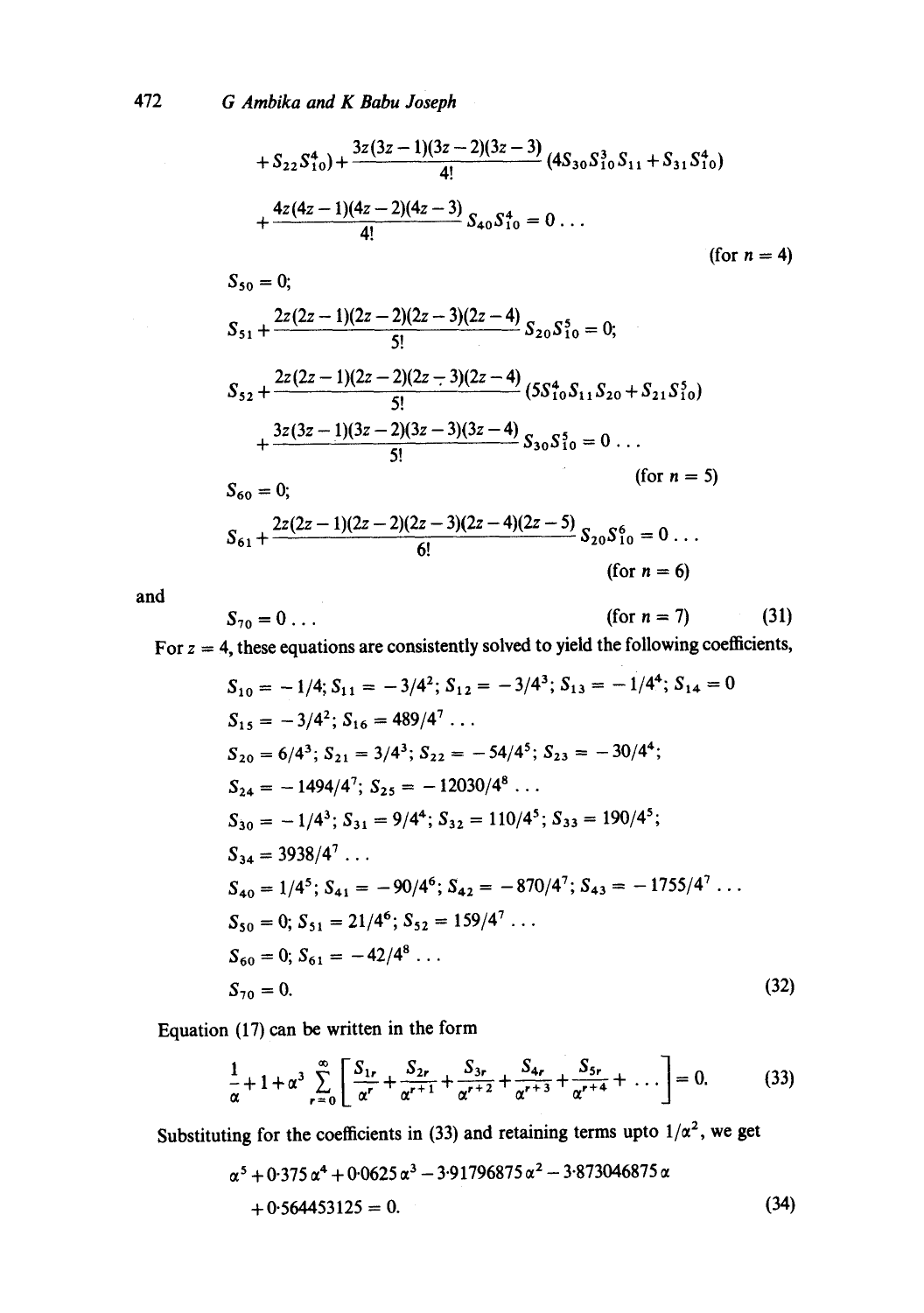This equation is solved by the Newton-Raphson method and the solution works out to be  $\alpha = 1.690781026$ . We observe that this value is in very good agreement with the numerical value, 1.69 (Mendes 1981).

Using the coefficients obtained in (32), the function  $g(x)$  is written as,

$$
g(x) = 1 - 1.893139806 x4 + 0.193320775 x8 + 0.137176782 x12
$$
  
- 0.030593823 x<sup>16</sup> + 0.001793430346 x<sup>20</sup>... (35)

To evaluate  $\delta$ , we use the coefficients  $S_{nm}$  in (26), (27) and (28) and retain terms up to  $1/\alpha^2$ . Thus we arrive at a set of equations, to be solved for  $\delta$ . We give below the relevant equations for general z.

$$
-\alpha(h_1 + h_2 + h_3 + \cdots) - \alpha - z\alpha^2 \left[S_{10} + \frac{S_{11}}{\alpha} + \frac{S_{12}}{\alpha^2} + \frac{S_{13}}{\alpha^3} + \frac{S_{14}}{\alpha^4} + \frac{S_{15}}{\alpha^5} + \frac{S_{16}}{\alpha^6} \right] - 2z\alpha^{z-1} \left[S_{20} + \frac{S_{21}}{\alpha} + \frac{S_{22}}{\alpha^2} + \frac{S_{23}}{\alpha^3} + \frac{S_{24}}{\alpha^4} + \frac{S_{25}}{\alpha^5} \right]
$$
  
\n
$$
-3z\alpha^{z-2} \left[S_{30} + \frac{S_{31}}{\alpha} + \frac{S_{32}}{\alpha^2} + \frac{S_{33}}{\alpha^3} + \frac{S_{34}}{\alpha^4} \right] - 4z\alpha^{z-3}
$$
  
\n
$$
\times \left[S_{40} + \frac{S_{41}}{\alpha} + \frac{S_{42}}{\alpha^2} + \frac{S_{43}}{\alpha^3} \right] - 5z\alpha^{z-4} \left[S_{50} + \frac{S_{51}}{\alpha} + \frac{S_{52}}{\alpha^2} \right]
$$
  
\n
$$
-6z\alpha^{z-5} \left[S_{60} + \frac{S_{61}}{\alpha} \right] - 7z\alpha^{z-6} S_{70} = \delta,
$$
  
\n
$$
- [zh_1 + 2zh_2 + 3zh_3 + \cdots] \left[S_{10} + \frac{S_{11}}{\alpha} + \frac{S_{12}}{\alpha^2} \right] - z(z - 1)\alpha^{z-1}
$$
  
\n
$$
\times \left[S_{10}^2 + \frac{1}{\alpha} 2S_{10}S_{11} + \frac{1}{\alpha^2} (2S_{10}S_{12} + S_{11}^2) + \frac{1}{\alpha^3} (2S_{10}S_{13} + 2S_{11}S_{12}) + \frac{1}{\alpha^4} (2S_{10}S_{14} + 2S_{11}S_{13} + S_{12}^2) + \frac{1}{\alpha^5} (2S_{10}S_{15} + 2S_{11}S_{14} + 2S_{12}S_{
$$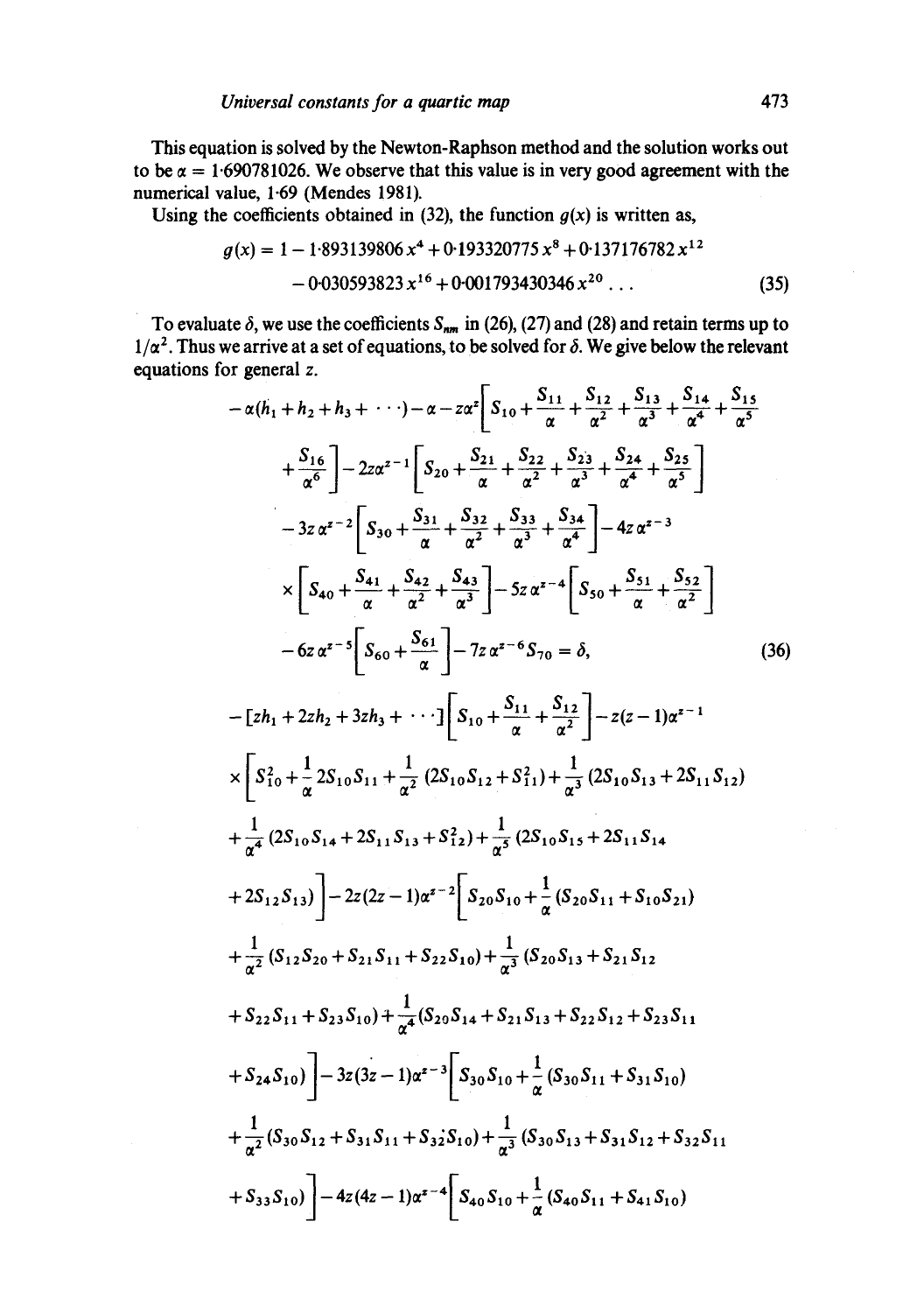$$
+\frac{1}{\alpha^{2}} \left(S_{40}S_{12}+S_{41}S_{11}+S_{42}S_{10}\right)-5z(5z-1)\alpha^{z-5}\left[S_{50}S_{10}\right]
$$
  
\n
$$
+\frac{1}{\alpha}\left(S_{50}S_{11}+S_{51}S_{10}\right)-6z(6z-1)\alpha^{z-6}S_{60}S_{10}
$$
  
\n
$$
-h_{1}\left[z\left(S_{10}+\frac{S_{11}}{\alpha}+\frac{S_{12}}{\alpha^{2}}\right)+2z\left(\frac{S_{20}}{\alpha}+\frac{S_{21}}{\alpha^{2}}\right)+3z\frac{S_{30}}{\alpha^{2}}\right]=\delta h_{1},
$$
  
\n
$$
-\frac{z(z-1)}{\alpha^{2}}S_{20}S_{10}-\left[\frac{z(z-1)}{2!}h_{1}+\frac{2z(2z-1)}{2!}h_{2}+\frac{3z(3z-1)}{2!}h_{3}+\cdots\right]
$$
  
\n
$$
\times\left[\frac{S_{10}^{2}}{\alpha}+\frac{2S_{10}S_{11}}{\alpha^{2}}\right]-\frac{z(z-1)(z-2)}{2!}\alpha^{z-2}\left[S_{10}^{2}+\frac{3S_{10}^{2}S_{11}}{\alpha}+\frac{3S_{10}^{2}S_{11}}{\alpha^{2}}\right]
$$
  
\n
$$
+\frac{1}{\alpha^{2}}\left(3S_{10}^{2}S_{12}+3S_{10}S_{11}^{2}\right)+\frac{1}{\alpha^{3}}\left(3S_{10}^{2}S_{13}+6S_{10}S_{11}S_{12}+S_{11}^{3}\right)
$$
  
\n
$$
+\frac{1}{\alpha^{4}}\left(3S_{10}^{2}S_{14}+6S_{10}S_{11}S_{13}+3S_{11}^{2}S_{12}+3S_{10}S_{12}^{2}\right)
$$
  
\n
$$
-\frac{2z(2z-1)(2z-2)}{2!}\alpha^{z-3}\left[S_{20}S_{10}^{2}+\frac{1}{\alpha}\left(2S_{20}S_{10}S_{11}+S_{21}S_{10}^{2}\right
$$

$$
-\left[\frac{z(z-1)(z-2)}{3!}h_1+\frac{2z(2z-1)(2z-2)}{3!}h_2\right]
$$

 $\mathcal{L}^{\text{max}}_{\text{max}}$  , where  $\mathcal{L}^{\text{max}}_{\text{max}}$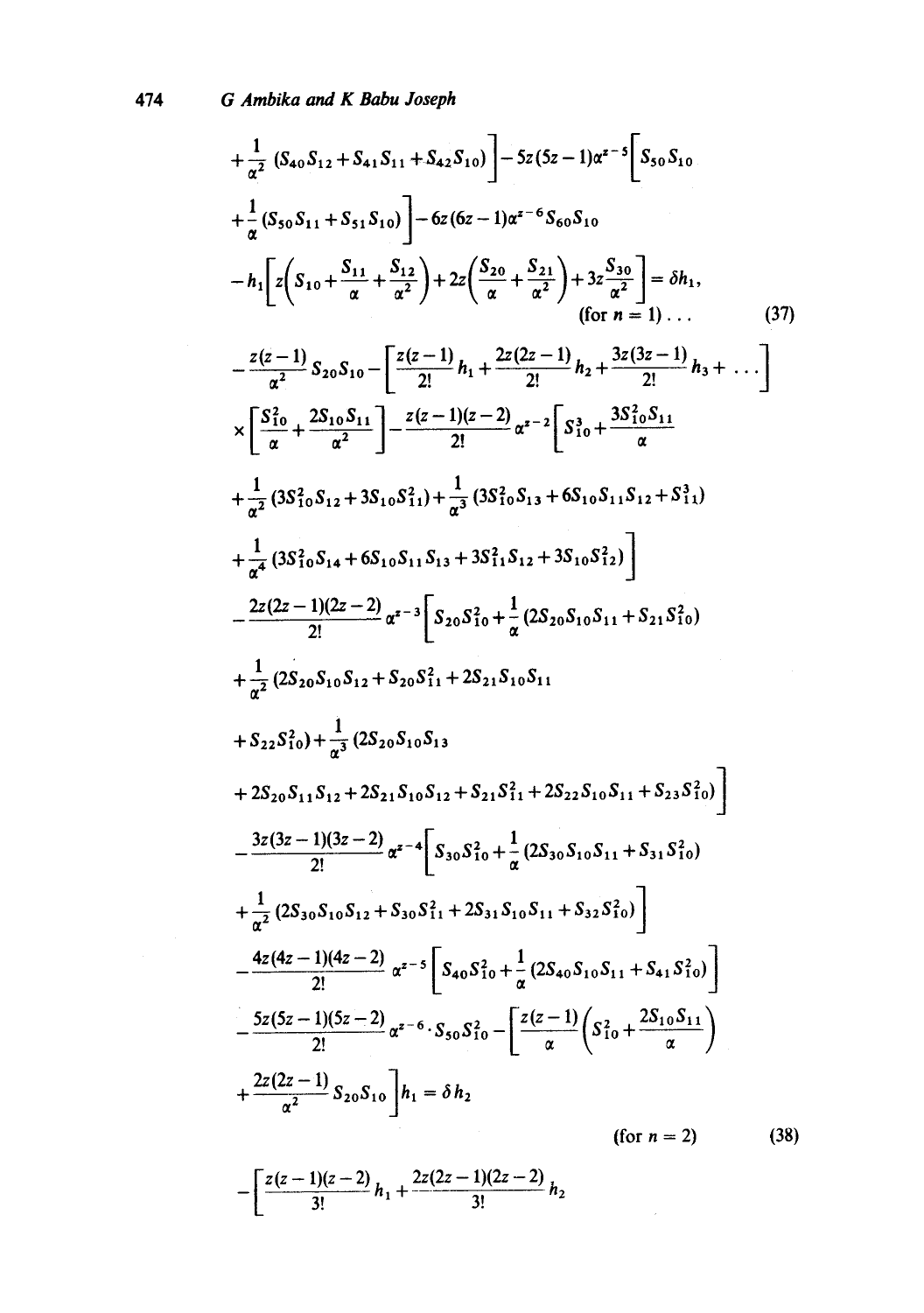*Universal constants for a quartic map* 475

$$
+\frac{3z(3z-1)(3z-2)}{3!}h_3 + \cdots \Bigg] \frac{S_{10}^3}{\alpha^2}
$$
  
\n
$$
-\frac{z(z-1)(z-2)(z-3)}{3!} \alpha^{z-3} \Bigg[ S_{10}^4 + \frac{4S_{10}^3 S_{11}}{\alpha} + \frac{1}{\alpha^2} (4S_{10}^3 S_{12} + 6S_{10}^2 S_{11}^2)
$$
  
\n
$$
+\frac{1}{\alpha^3} (4S_{10}^3 S_{13} + 12S_{10}^2 S_{11} S_{12} + 4S_{10} S_{11}^3) \Bigg] - \frac{2z(2z-1)(2z-2)(2z-3)}{3!}
$$
  
\n
$$
\times \alpha^{z-4} \Bigg[ S_{20} S_{10}^3 + \frac{1}{\alpha} (3S_{20} S_{10}^2 S_{11} + S_{21} S_{10}^3) + \frac{1}{\alpha^2} (3S_{20} S_{10}^2 S_{12}
$$
  
\n
$$
+ 3S_{20} S_{10} S_{11}^2 + 3S_{21} S_{10}^2 S_{11} + S_{22} S_{10}^3) \Bigg] - \frac{3z(3z-1)(3z-2)(3z-3)}{3!}
$$
  
\n
$$
\times \alpha^{z-5} \Bigg[ S_{30} S_{10}^3 + \frac{1}{\alpha} (3S_{30} S_{10}^2 S_{11} + S_{31} S_{10}^3) \Bigg]
$$
  
\n
$$
- \frac{4z(4z-1)(4z-2)(4z-3)}{3!} S_{40} S_{10}^3 \alpha^{z-6} - \frac{z(z-1)(z-2)}{2!} \frac{S_{10}^3}{\alpha^{z-2}} h_1
$$
  
\n
$$
= \delta h_3
$$
  
\n(for  $n = 3$ ). (39)

Putting  $z = 4$  in the above four equations we get,

$$
\begin{bmatrix}\n6\cdot48161599 & -1\cdot690781026 & -1\cdot690781026 & -1\cdot690781026 \\
-0\cdot67462368 & 2\cdot509170305 & 3\cdot018340608 & 4\cdot527510912 \\
-2\cdot93711342 & -0\cdot796549616 & -1\cdot953261165 & -4\cdot604115602 \\
1\cdot13037874 & 0\cdot0874511 & 0\cdot30607885 & 1\cdot202452628\n\end{bmatrix}\n\begin{bmatrix}\n1 \\
h_1 \\
h_2 \\
h_3\n\end{bmatrix}\n=\n\delta\n\begin{bmatrix}\n1 \\
h_1 \\
h_2 \\
h_3\n\end{bmatrix}
$$
\n(40)

We find the coefficient matrix on the right hand side of the above equation has only one eigenvalue greater than 1. This is the acceptable value of  $\delta$ , which works out to be 7.23682924. It is interesting to note that this value is in good agreement with the numerically computed value, 7.284 (Mendes 1981).

#### **5. Discussion**

We have extended Virendra Singh's perturbative method to calculate the constant  $\delta$  for general nonlinear maps. The constant  $\alpha$  and  $\delta$  for a quartic map have been determined. We have also used this approach to determine the  $\delta$  value for a quadratic map and found that it is equal to 4.6602965.

It has come to our notice that in the calculation of  $\delta$  using the series (20), the choice of a cut-off is crucial. The contribution of the different terms does not decrease uniformly with the order of the term as it should in the case of a convergent perturbation series. On the contrary the first few terms show a decrease followed by an increase at the next stage, a behaviour characteristic of asymptotic series. Hence the selection of the truncation point may be dictated by the requirement that the best value of  $\delta$  relative to